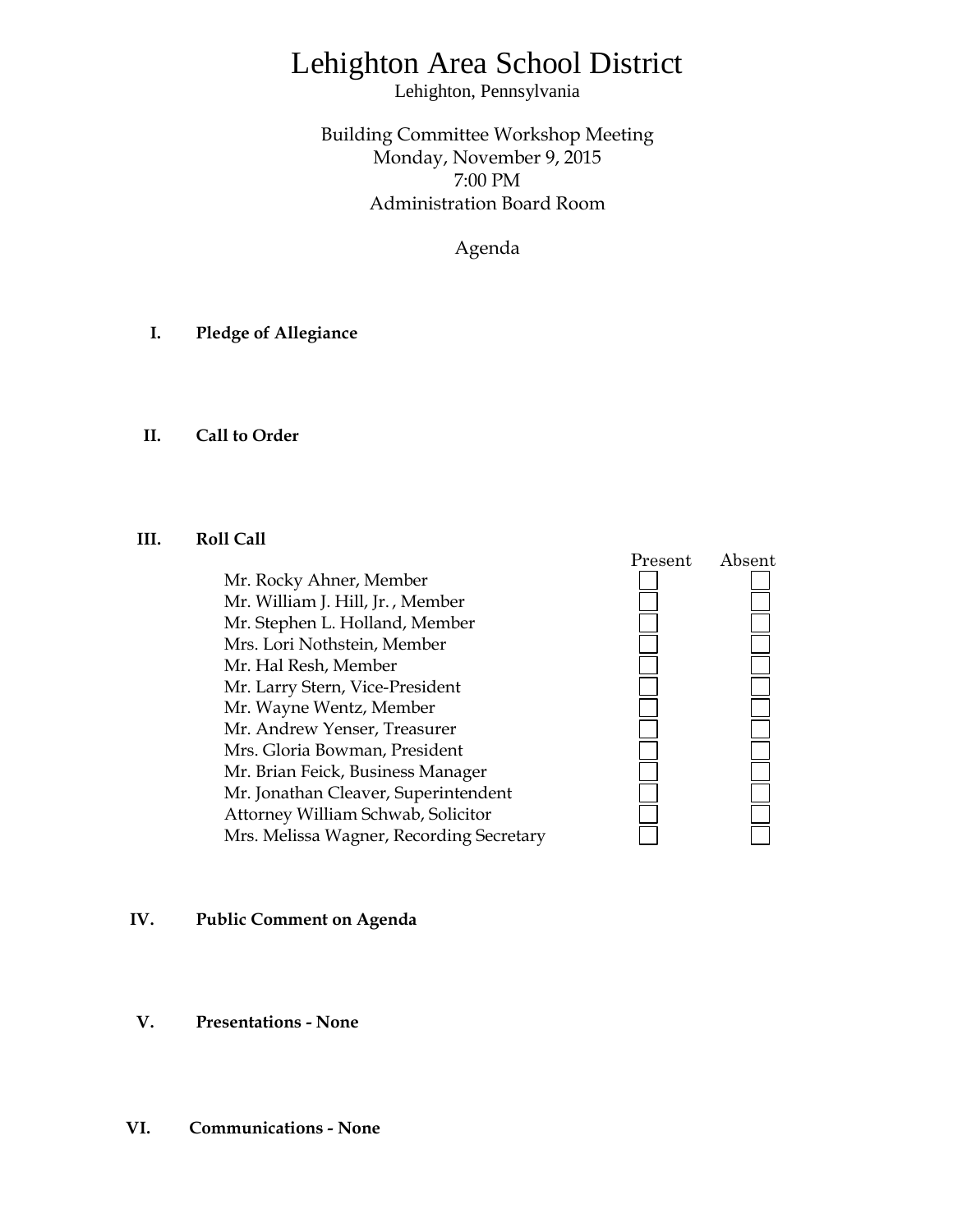## **VII. Approval of Minutes – None**

#### **VIII. Financial Matter**

A. MOTION by , SECONDED by to reimburse the General Fund for all cost incurred for the new Elementary Center from the General Obligations Bonds of 2015 Series A.

VOTE: YES - NO - ABSENT - ABSTENTIONS -

B. MOTION by , SECONDED by to approve the resolution of the Lehighton Area School District regarding planning of all district-wide capital projects and future district budgets (Resolution #15/16-01).

(Enc. 1 – White)

VOTE: YES - NO - ABSENT - ABSTENTIONS -

#### **IX. Personnel**

A. MOTION by , SECONDED by to approve the Collective Bargaining Agreement between the Lehighton Area School District and the Lehighton Area Education Association.

(Enc. 2 – White)

VOTE: YES - NO - NO - ABSENT - ABSTENTIONS -

B. MOTION by , SECONDED by to approve that all professional employees retiring at the end of the 2015-2016 school term will receive the said retirement program benefit as listed and approved in the LAEA contract dated September 1, 2016 – August 31, 2020. An irrevocable notice of retirement must be received before December 31, 2015, and specify a date of retirement on or after June 30, 2016.

VOTE: YES - NO - NO - ABSENT - ABSTENTIONS -